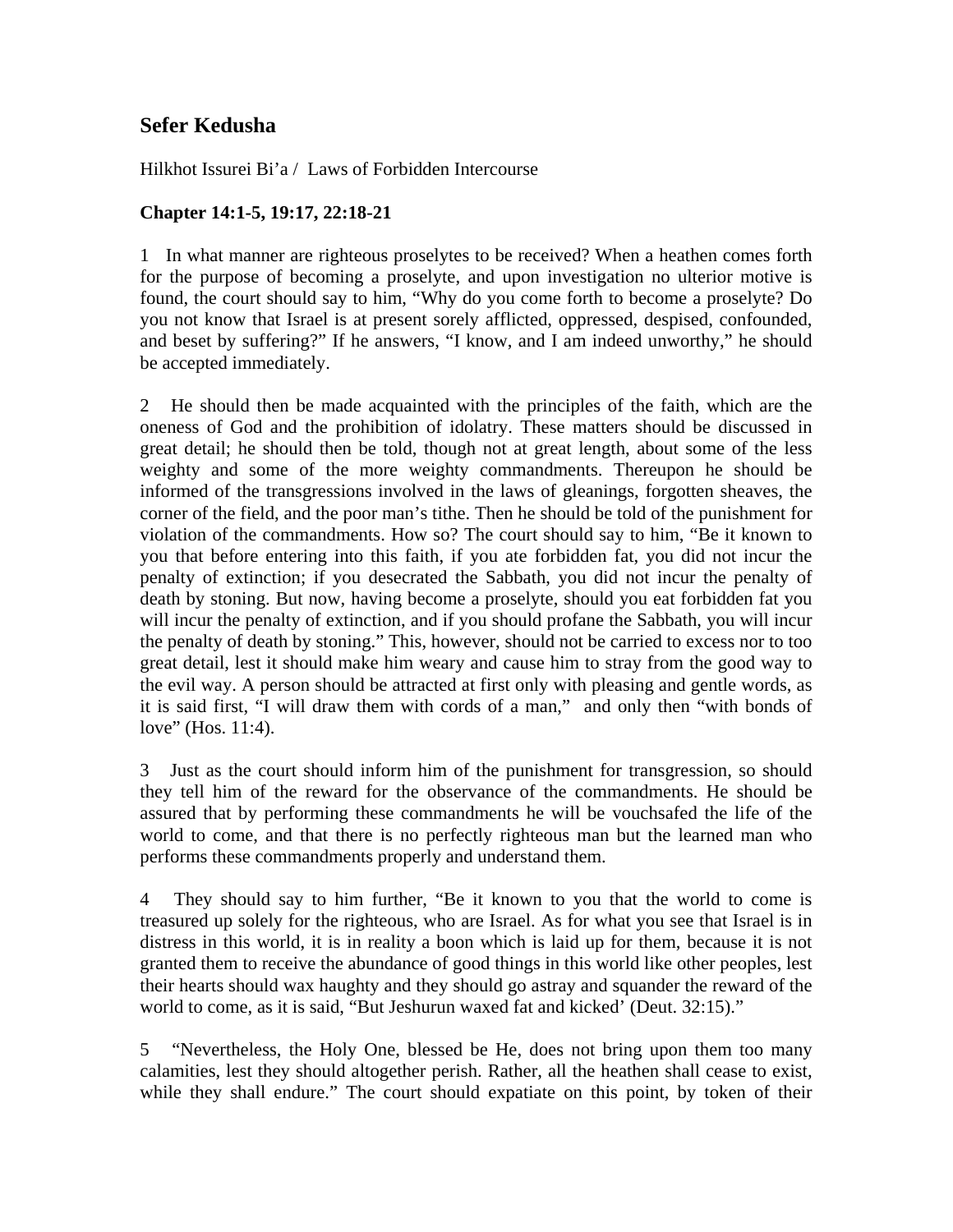affection for him. If he then changes his mind and does not wish to accept, there should be no further delay, and he should be at once circumcised. If he is already circumcised, a drop of blood of the covenant should be drawn from him, and the court should wait until he is completely healed, after which he should be immersed.

## **Chapter 19**

17 All families are presumed to be of valid descent, and it is permitted to intermarry with them in the first instance. Nevertheless, should you see tow families continually striving with one another, or a family which is constantly engaged in quarrels and altercations, or an individual who is exceedingly contentious with everyone, or is excessively impudent, apprehension should be felt concerning them, and it is advisable to keep one's distance from them, for these traits are indicative of invalid descent. Similarly, if a man always casts aspersions upon other people's descent—for instance, if he alleges that certain families and individuals are of blemished descent and refers to them as being bastards—suspicion is justified that he himself may be a bastard. And if he says that they are slaves, one may suspect that he himself is a slave, since whosoever blemishes others projects upon them his own blemish. Similarly, if a person exhibits impudence, cruelty, or misanthropy, and never performs an act of kindness, one should strongly suspect that he is of Gibeonite descent, since the distinctive traits of Israel, the holy nation, are modesty, mercy, and lovingkindness, while of the Gibeonites it is said, "Now the Gibeonites were not of the children of Israel" (II Sam. 21:2), because they hardened their faces and refuse to relent, showing n mercy to the sons of Saul, nor would they do a kindness to the children of Israel by forgiving the sons of their king, notwithstanding that Israel showed them grace at the beginning and spared their lives.\*

## **Chapter 22**

18 There is no prohibition in the whole of Scripture which the generality of the people experience greater difficulty in observing than the interdict of forbidden union and illicit intercourse. The sages have declared that when Israel was given the commandments concerning forbidden union, they wept and accepted this injunction with grumbling and wailing, as it is said, "weeping in their families" (Num. 11:10), i.e., weeping on account of the matter of family relations.+

19 The sages have declared further that the soul of man lusts after larceny and forbidden unions and covets them. At no time can one find a community which does not contain libertines indulging in forbidden union and illicit intercourse. And the sages have declared also, "The majority of men are guilty of larceny, the minority of forbidden union, and all of them together of the tendency to evil tongue."